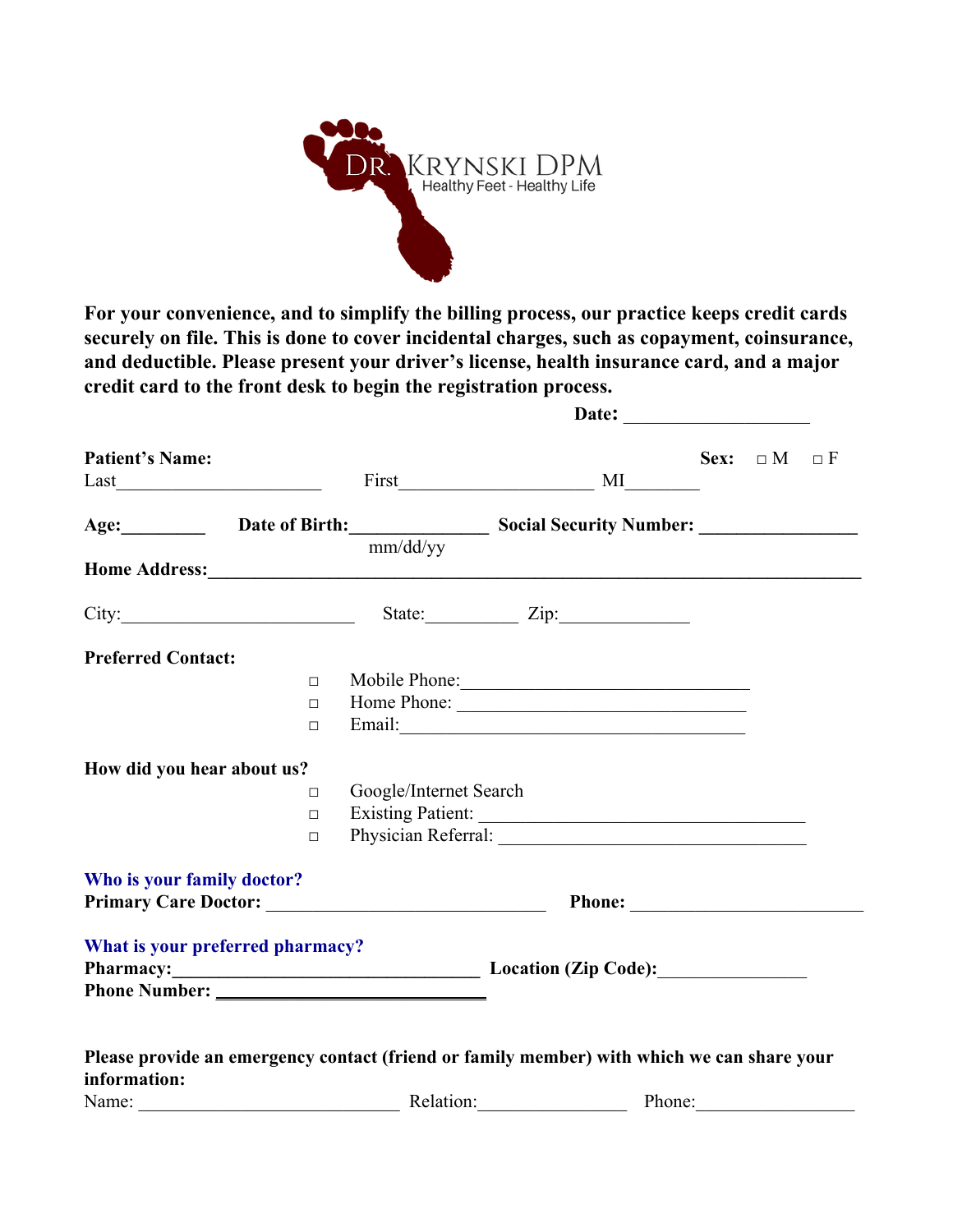# **Primary Insurance Information**

|                                                                                                                                                                                                                                | Group# ___________________________________ |
|--------------------------------------------------------------------------------------------------------------------------------------------------------------------------------------------------------------------------------|--------------------------------------------|
| Provider Services Ph#(Located on the back): Manual American American Control of Provider Services Ph#                                                                                                                          |                                            |
|                                                                                                                                                                                                                                |                                            |
| Policy Holders DOB: Notice that the set of the set of the set of the set of the set of the set of the set of the set of the set of the set of the set of the set of the set of the set of the set of the set of the set of the |                                            |
| <b>Policy Holders Address:</b>                                                                                                                                                                                                 |                                            |

# **Secondary Insurance Information**

| <b>Policy Holders Address:</b> |  |
|--------------------------------|--|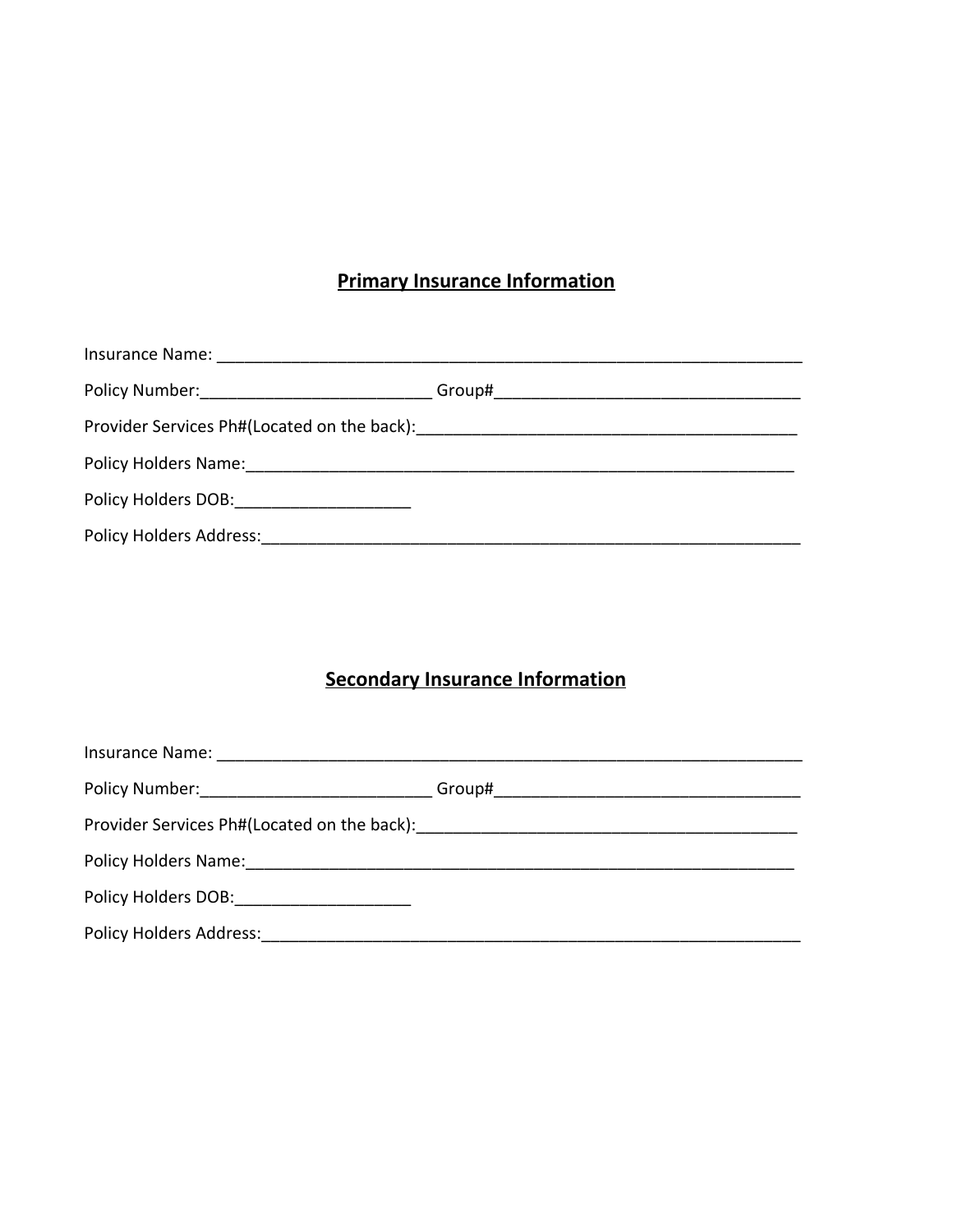# **Allergies: □ No Allergies or adverse reactions**

| $\Box$ Medication (specify) | $\Box$ Iodine |
|-----------------------------|---------------|
| $\Box$ Anesthesia           | $\Box$ Tape   |
| $\Box$ Food/Shellfish       | $\Box$ Latex  |
| Other Allergies:            |               |

# **Past Medical History □ No Past Medical History or Conditions**

| Anemia                   | $\Box$ Yes $\Box$ No | Heart Attack (MI)     | $\Box$ Yes $\Box$ No | Pacemaker                                    | $\Box$ Yes $\Box$ No |
|--------------------------|----------------------|-----------------------|----------------------|----------------------------------------------|----------------------|
| <b>Anxiety Disorder</b>  | $\Box$ Yes $\Box$ No | Heart Disease/Failure | $\Box$ Yes $\Box$ No | Peripheral Vascular                          | $\Box$ Yes $\Box$ No |
| Arthritis                | $\Box$ Yes $\Box$ No | <b>Heart Problems</b> | $\Box$ Yes $\Box$ No | Pneumonia                                    | $\Box$ Yes $\Box$ No |
| Asthma                   | $\Box$ Yes $\Box$ No | Hepatitis             | $\Box$ Yes $\Box$ No | Polio                                        | $\Box$ Yes $\Box$ No |
| <b>Bleeding Disorder</b> | $\Box$ Yes $\Box$ No | Hernia                | $\Box$ Yes $\Box$ No | Pulmonary Embolism                           | $\Box$ Yes $\Box$ No |
| <b>Blood Clot</b>        | $\Box$ Yes $\Box$ No | Hypertension          | $\Box$ Yes $\Box$ No | <b>Rheumatoid Arthritis</b>                  | $\Box$ Yes $\Box$ No |
| Cancer                   | $\Box$ Yes $\Box$ No | Kidney Disease        | $\Box$ Yes $\Box$ No | Seizures/Epilepsy                            | $\Box$ Yes $\Box$ No |
| Coronary Artery Dis.     | $\Box$ Yes $\Box$ No | Leg or Foot Ulcers    | $\Box$ Yes $\Box$ No | Stroke                                       | $\Box$ Yes $\Box$ No |
| Depression               | $\Box$ Yes $\Box$ No | Liver Disease         | $\Box$ Yes $\Box$ No | Stroke                                       | $\Box$ Yes $\Box$ No |
| Diabetes                 | $\Box$ Yes $\Box$ No | Lung Disease          | $\Box$ Yes $\Box$ No | <b>Thyroid Problems</b>                      | $\Box$ Yes $\Box$ No |
| GERD/Reflux              | $\Box$ Yes $\Box$ No | Migraines             | $\Box$ Yes $\Box$ No | Tuberculosis                                 | $\Box$ Yes $\Box$ No |
| Gout                     | $\Box$ Yes $\Box$ No | Neuropathy            | $\Box$ Yes $\Box$ No | <b>Ulcers</b>                                | $\Box$ Yes $\Box$ No |
| <b>HIV</b> or AIDS       | $\Box$ Yes $\Box$ No | Osteoporosis          | $\Box$ Yes $\Box$ No | Urinary Tract Infection $\Box$ Yes $\Box$ No |                      |
| <b>Other Conditions:</b> |                      |                       |                      |                                              |                      |

**Review of Systems:** (Please  $\checkmark$  if your currently have any of these symptoms)

| Cardiovascular<br>leg pain when walking<br>chest pain<br>leg swelling        | cold hands or feet<br>chest pressure/angina         | General<br>fever<br>nausea<br>vomiting<br>chills<br>weight gain or weight loss             |
|------------------------------------------------------------------------------|-----------------------------------------------------|--------------------------------------------------------------------------------------------|
| <b>Hematologic</b><br>sickle cell disease<br>anemia<br>use of blood thinners | clotting disorder<br>bleeding problems              | <b>Genitourinary</b><br>currently pregnant kidney disease<br>kidney stones                 |
| <u>Integumentary</u><br>athletes foot<br>keloids<br>dry, scaly skin          | nail abnormalities<br>itchiness<br>lower leg ulcers | <b>Neurological</b><br>tingling<br>weakness<br>numbness<br>seizers<br>paralysis<br>tremors |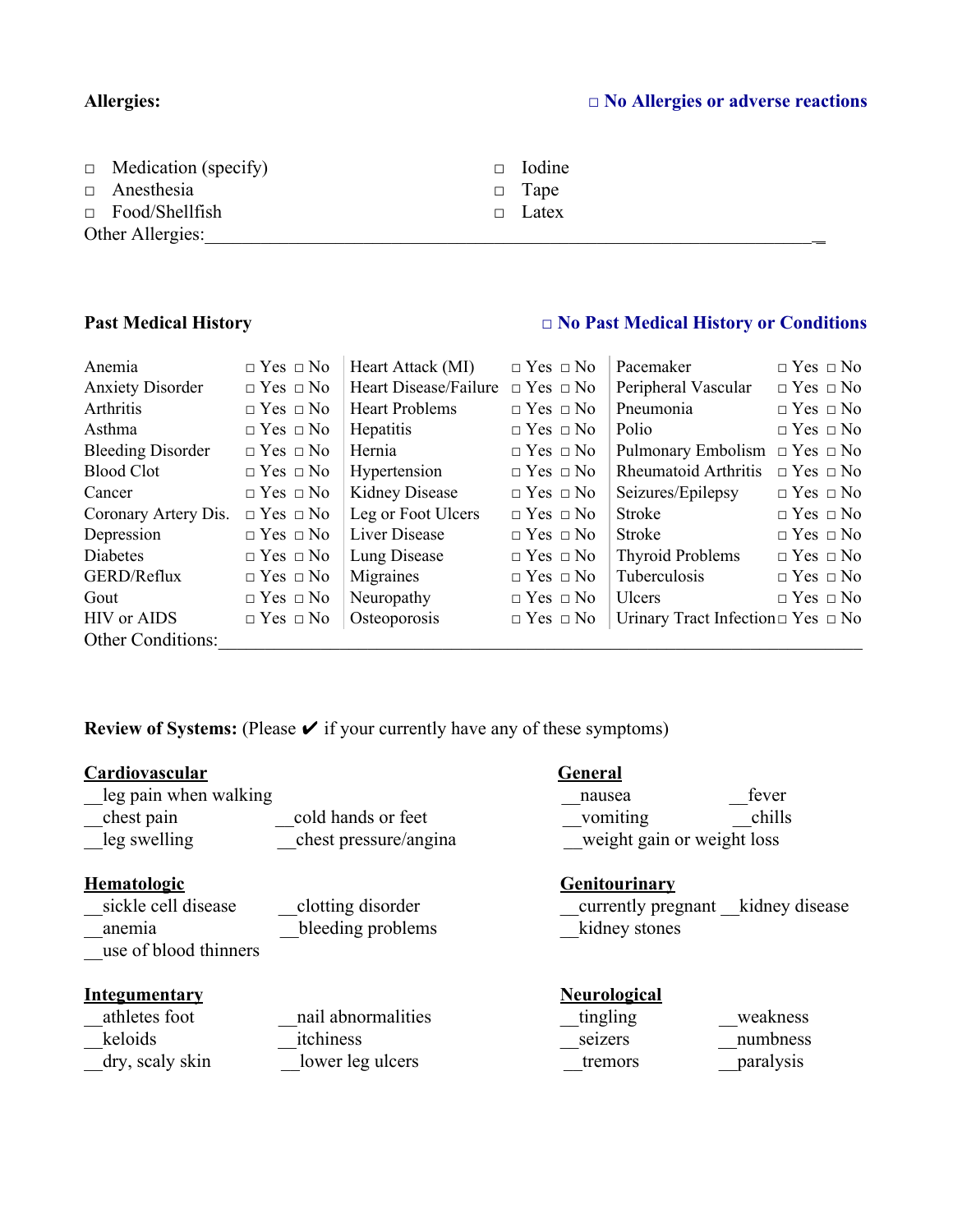Please list all prior surgeries and hospitalizations.

| Surgery/Hospitalization: | Date: |  |
|--------------------------|-------|--|
|                          |       |  |
|                          |       |  |
|                          |       |  |
|                          |       |  |
|                          |       |  |
|                          |       |  |
|                          |       |  |

**Medications: For improved prescription safety and for your convenience, we are able to download this information electronically from your pharmacy. □ No Current Prescription Medications, over the counter Medicines, or herbal or dietary supplements**

*Please list all current prescriptions, over the counter medications, and herbal or dietary supplements.*

|                                      | <b>Medication Name:</b>                                                         | Dose:                                                                                                                                                                     |                                      | <b>How Often:</b>                                                     |  |
|--------------------------------------|---------------------------------------------------------------------------------|---------------------------------------------------------------------------------------------------------------------------------------------------------------------------|--------------------------------------|-----------------------------------------------------------------------|--|
|                                      |                                                                                 |                                                                                                                                                                           |                                      |                                                                       |  |
|                                      | <b>Family History:</b><br>Marital Status:                                       |                                                                                                                                                                           |                                      |                                                                       |  |
| $\Box$<br>$\Box$<br>$\Box$<br>$\Box$ | Single<br>Partnered<br>Married<br>Separated                                     |                                                                                                                                                                           | $\Box$<br>$\Box$                     | Divorced<br>Widowed                                                   |  |
| $\Box$                               | Children                                                                        | Do others depend upon you for their care? $\Box$ Yes $\Box$ No<br>$\Box$ Elderly or disabled family member<br>Do you have a family history (mother, father, siblings) of: |                                      | Other:<br>$\Box$                                                      |  |
| $\Box$<br>$\Box$<br>$\Box$<br>$\Box$ | Cancer<br><b>Diabetes</b><br><b>Heart Disease</b><br><b>High Blood Pressure</b> |                                                                                                                                                                           | $\Box$<br>$\Box$<br>$\Box$<br>$\Box$ | Neurologic Disease<br><b>Stroke</b><br>Rheumatoid Arthritis<br>Other: |  |

### **Social History:**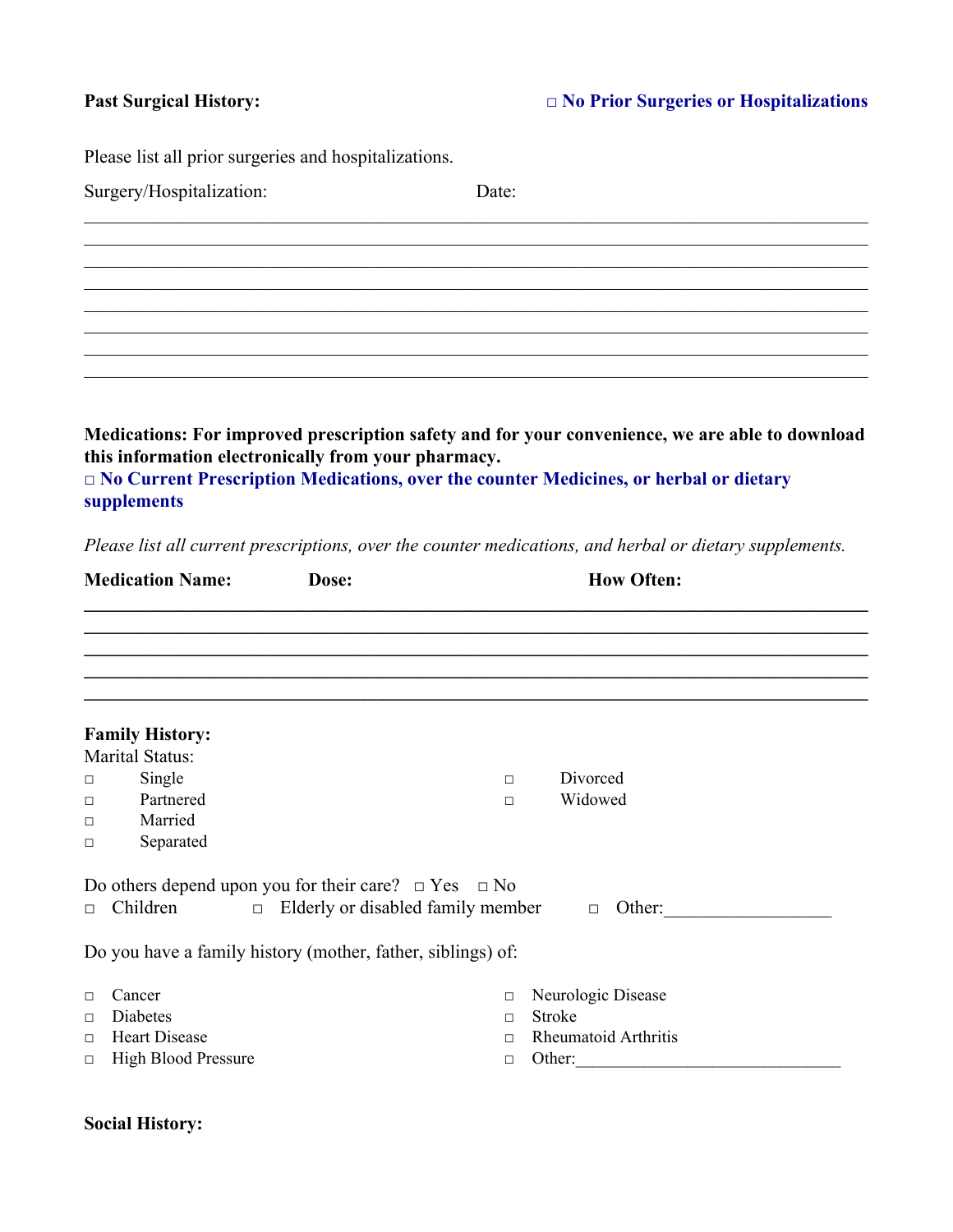| Employer:   |  |  |
|-------------|--|--|
| Occupation: |  |  |
|             |  |  |

| What percentage of your workday is spent standing or walking? |               |                            |               |              |
|---------------------------------------------------------------|---------------|----------------------------|---------------|--------------|
| $10\%$ 0<br>$\Box$                                            | $25\%$ $\Box$ | $50\%$ $\Box$              | 75%<br>$\Box$ | $100\%$      |
| <b>Exercise:</b>                                              | $\Box$ Never  | $\Box$ Occasional          | $\Box$ Weekly | $\Box$ Daily |
| Alcohol:                                                      | $\Box$ Never  | $\Box$ Occasional          | $\Box$ Weekly | $\Box$ Daily |
| <b>Tobacco:</b>                                               | $\Box$ Never  | $\Box$ Quit: How Long Ago? |               |              |
|                                                               |               | Smoke<br>п                 | packs/day for | years        |

Height / Weight: Please provide your height and estimated weight: Height:\_\_\_\_\_\_\_\_\_\_\_\_\_\_\_\_\_\_\_\_\_\_\_\_\_\_\_\_ Weight:\_\_\_\_\_\_\_\_\_\_\_\_\_\_\_\_\_\_\_\_\_\_\_\_\_\_\_\_

## **Chief complaint:**

What problem brings you to our office today?<br>What problem brings you to our office today?



| Did your pain or problem begin:       | $\Box$ suddenly $\Box$ gradually |           |
|---------------------------------------|----------------------------------|-----------|
| Was this problem caused by an injury? | $\Box$ Yes                       | $\Box$ No |
| If yes, was it a work-related injury? | $\Box$ Yes                       | $\Box$ No |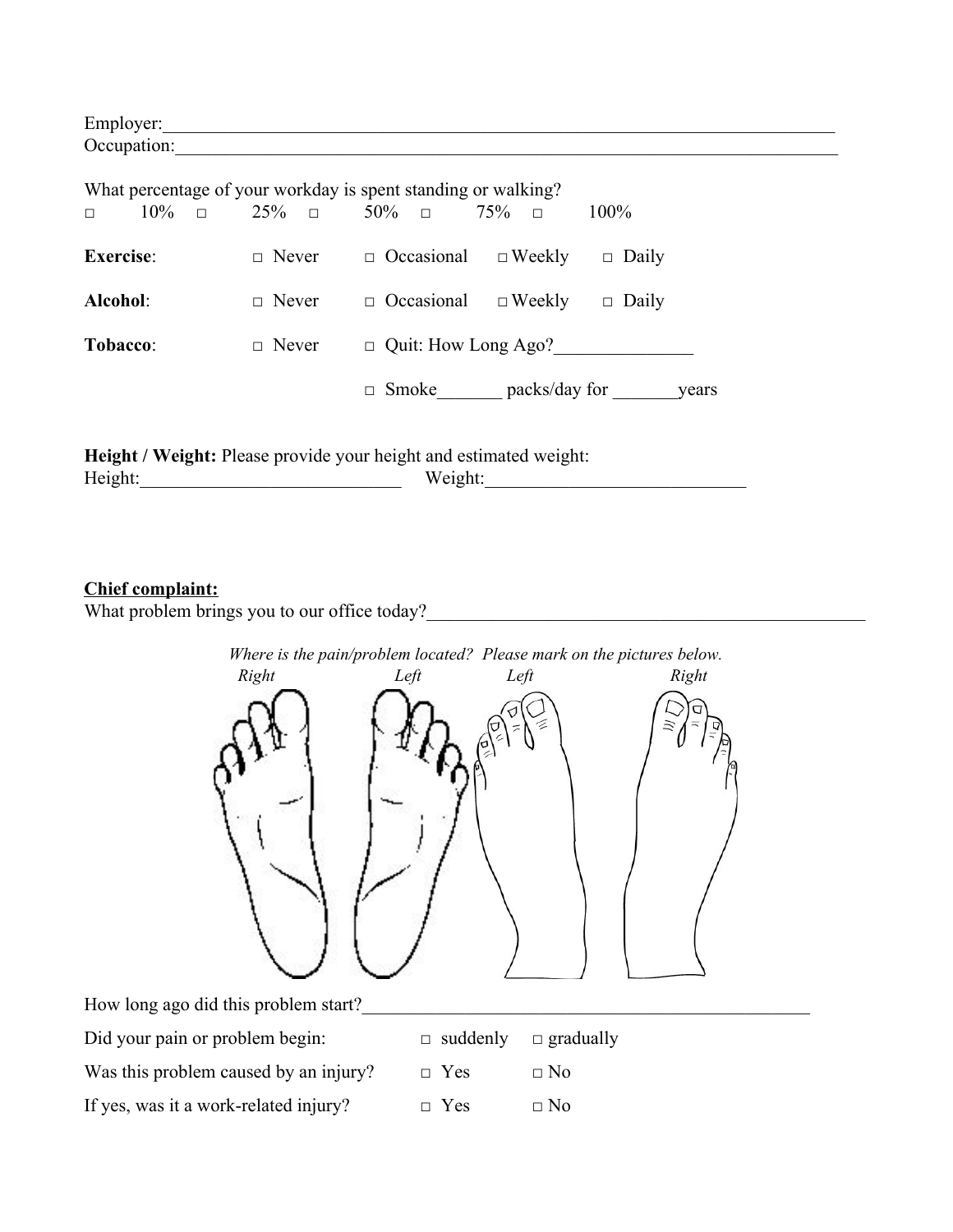| If Yes, Please Describe:                                                              |  |  |  |  |                                                                                                                                                                                                                                       |
|---------------------------------------------------------------------------------------|--|--|--|--|---------------------------------------------------------------------------------------------------------------------------------------------------------------------------------------------------------------------------------------|
| How would you describe your pain?                                                     |  |  |  |  |                                                                                                                                                                                                                                       |
| $\Box$ No Pain $\Box$ Sharp $\Box$ Dull $\Box$ Aching $\Box$ Burning $\Box$ Radiating |  |  |  |  |                                                                                                                                                                                                                                       |
|                                                                                       |  |  |  |  |                                                                                                                                                                                                                                       |
| How would you rate your pain on a scale from 0 to 10? (please circle)                 |  |  |  |  |                                                                                                                                                                                                                                       |
| $1$ 2 3 4 5 6 7 8 9<br>$\bf{0}$                                                       |  |  |  |  | <b>10</b>                                                                                                                                                                                                                             |
| (no pain)                                                                             |  |  |  |  | (worst possible)                                                                                                                                                                                                                      |
|                                                                                       |  |  |  |  | Since your pain or problem began, has it: $\Box$ worsened $\Box$ improved $\Box$ remained unchanged                                                                                                                                   |
| What makes your pain or problem feel worse?                                           |  |  |  |  |                                                                                                                                                                                                                                       |
|                                                                                       |  |  |  |  | $\Box$ Standing $\Box$ Walking $\Box$ Running $\Box$ Daily activities $\Box$ Dress shoes $\Box$ High heels                                                                                                                            |
| $\Box$ Other:                                                                         |  |  |  |  |                                                                                                                                                                                                                                       |
| What makes your pain or problem feel better?                                          |  |  |  |  |                                                                                                                                                                                                                                       |
| $\Box$ Resting $\Box$ Ice $\Box$ Elevation $\Box$ Wrapping $\Box$ Massage             |  |  |  |  |                                                                                                                                                                                                                                       |
| $\Box$ Other:                                                                         |  |  |  |  |                                                                                                                                                                                                                                       |
|                                                                                       |  |  |  |  | What treatments have you had for this problem?<br><u>Letting</u> the state of the state of the state of the state of the state of the state of the state of the state of the state of the state of the state of the state of the stat |
|                                                                                       |  |  |  |  |                                                                                                                                                                                                                                       |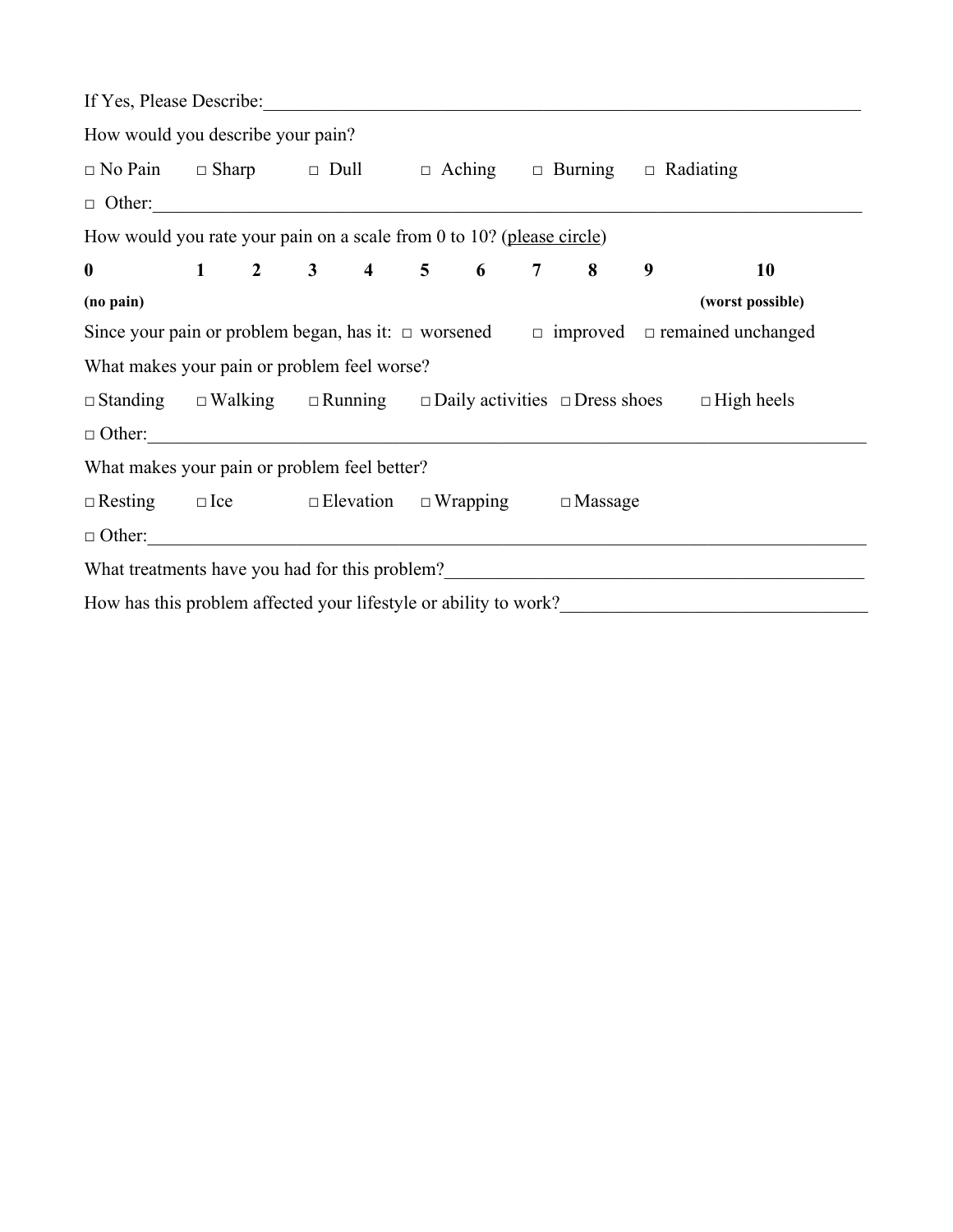## **Authorization and Assignment of Benefits**

**Acknowledgement of Notice of Privacy Practices (HIPAA):** I understand that I am entitled to receive a copy of the notice of privacy practices, available upon request and on our website.

**Completeness and Accuracy:** I have answered the questions on this form accurately and to the best of my knowledge. I understand that providing incorrect information can be dangerous to my health. I understand that it is my responsibility to inform the doctor and office staff of any changes in my medical status.

Please be advised that by completing this form, we are not establishing a physician-patient relationship; The Doctor will review your health history and conduct an initial evaluation to determine whether you are a suitable candidate and whether the practice will accept you as a patient.

**Treatment Authorization:** I give consent to the Dr. Michael Krynski, DPM to perform office based medical procedures to treat my condition, symptoms, illnesses, or injuries. I also give the same consent for my minor child or children.

**Medication History Authorization:** I give consent to the Dr. Michael Krynski to access and download my prescription medication history.

**Release of Medical Information and Assignment of Benefits:** I authorize the release of all information necessary to submit, document, and process insurance claims on my behalf. I assign to Dr. Mihcael Krynski, DPM the payment and benefits of any and all health insurance and personal injury insurance policies to which I may be entitled.

# **Financial and Office Policies**

## **I accept the Financial and Office Policies of Dr. Michael Krynski, a professional physician:**

As a courtesy to our patients, the practice submits charges to contracted insurance plans. We are obligated to collect patient responsibility amounts such as co-payment, co-insurance, deductible, and any non-covered services at the time of service. Sometimes, exact coverage cannot be determined until the insurance company receives the claim.

To simplify billing, and for your convenience, the practice maintains credit cards securely on file. We will notify you prior to any charges being submitted to your card.

**If services provided are determined by your health plan to be fully or partially non-covered for any reason, you agree to waive your contractual coverage and agree to be responsible for the complete charge.**

**Further, if for any reason, your health insurance company does not pay our office within sixty days, we will submit outstanding charges to the credit card on file.**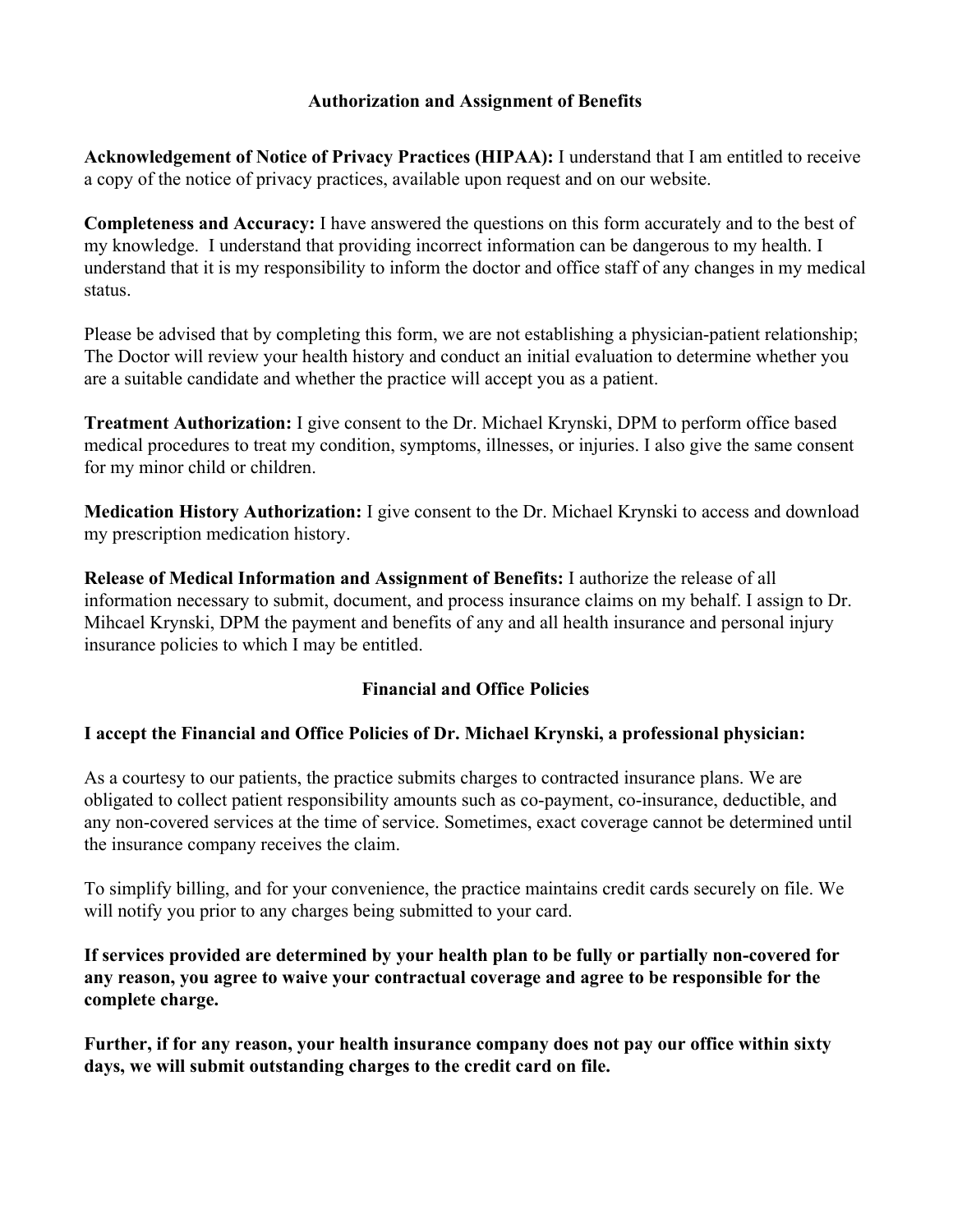**Appointment Cancellation Policy**: Patients who fail to arrive within fifteen minutes for their scheduled appointments or who cancel with less than 24 hours notice will be charged a fee of \$25 to the credit card on file.

**Surgery Cancellation Policy**: A scheduling fee will be assessed on cancellations or rescheduling occurring less than seven days before the procedure

5 – 7 days before the procedure: 15% of the surgeon's fees 48 hours or less before the procedure: \$400.00

*There are exceptions to the cancellation policy and these exceptions will be reviewed on a case by case basis.*

**Copy:** An electronic copy of this agreement shall be binding as original.

**Acceptance of our financial and office policy is mandatory in order to complete your registration, receive medical evaluation, and treatment.**

 $\mathcal{L}_\text{max}$  , and the contract of the contract of the contract of the contract of the contract of the contract of

 $\mathcal{L}_\text{max}$  , and the contract of the contract of the contract of the contract of the contract of the contract of

Patient Name (print) Date

Signature of Patient/Legal Guardian Relationship (if applicable)